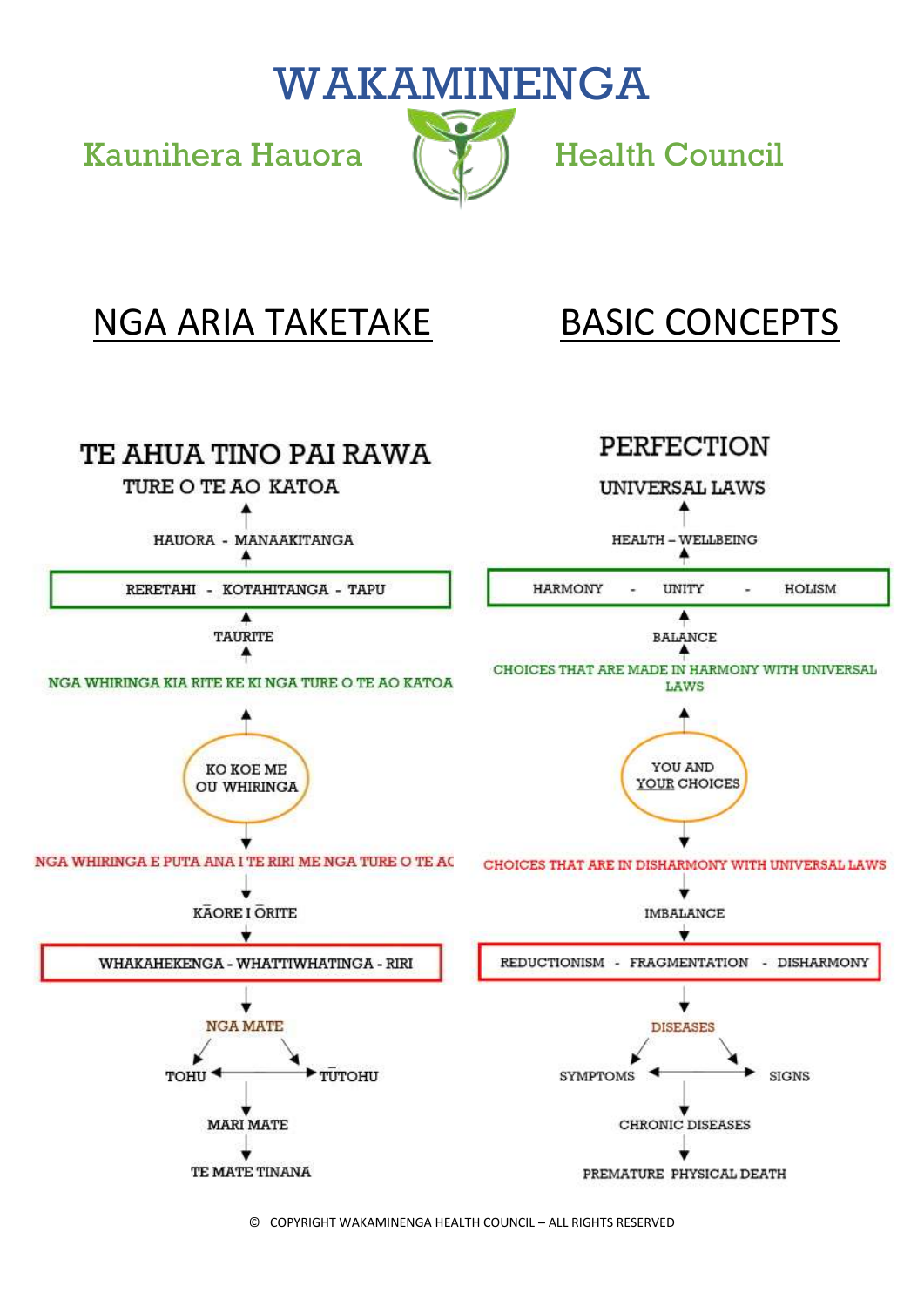## TURE O TE AO - UNIVERSAL LAWS

#### **Law of Movement | Tuhinga o mua**

Movement is fundamental to good health. *Taha wairua* | *Spiritual health, Taha hinengaro* | *Mental health,* and *Taha tinana* | *Physical health.* This promotes *Family health* | *Taha whanau.* 

Maintaining movement promotes good health. Failing to keep in motion is stagnation.

These are also found in Maori culture. The spiritual essence of a person is their life force. This determines us as individuals and as a collective, who and what we are, where we have come from and where we are going.

A traditional Māori analysis of physical manifestations of illness will focus on the wairua or spirit, to determine whether damage here could be a contributing factor.

#### **Law of Reciprocal Action | Ture mo te mahi whakautu**

Every thought, every action has consequences. Each human being is entirely responsible for his thoughts and actions. Learning from one's action is the key to improvement. Repetitive behaviour leading to repetitive adverse consequences is stagnation and so is victimization.

#### **Law of Attraction of Homogeneous Species | Ture o te whakaongaonga o nga momo homogeneous**

Like attract like. Positive thoughts and actions attract the same. The reverse is equally true.

#### **Law of Balance | Ture mo te tuku me te whiwhi**

Health requires balance. Never take more than you give. Lack of balance brings adverse consequences.

#### **Law of Spiritual Gravity | Ture o te wairua wairua**

Unresolved consequences (commonly called karma) adhere to the spirit, increasing its density. The density of the spirit determines its direction in life.

#### **Law of Rebirth | Mano kano**

The cycle of physical life and death involves multiple incarnations for the vast majority. Physical death is not the end of life for the person involved. Spiritual death is.

#### **Divine Grace | Hanahana aroha**

Even in the direst circumstances, a real change within a person can bring redemption.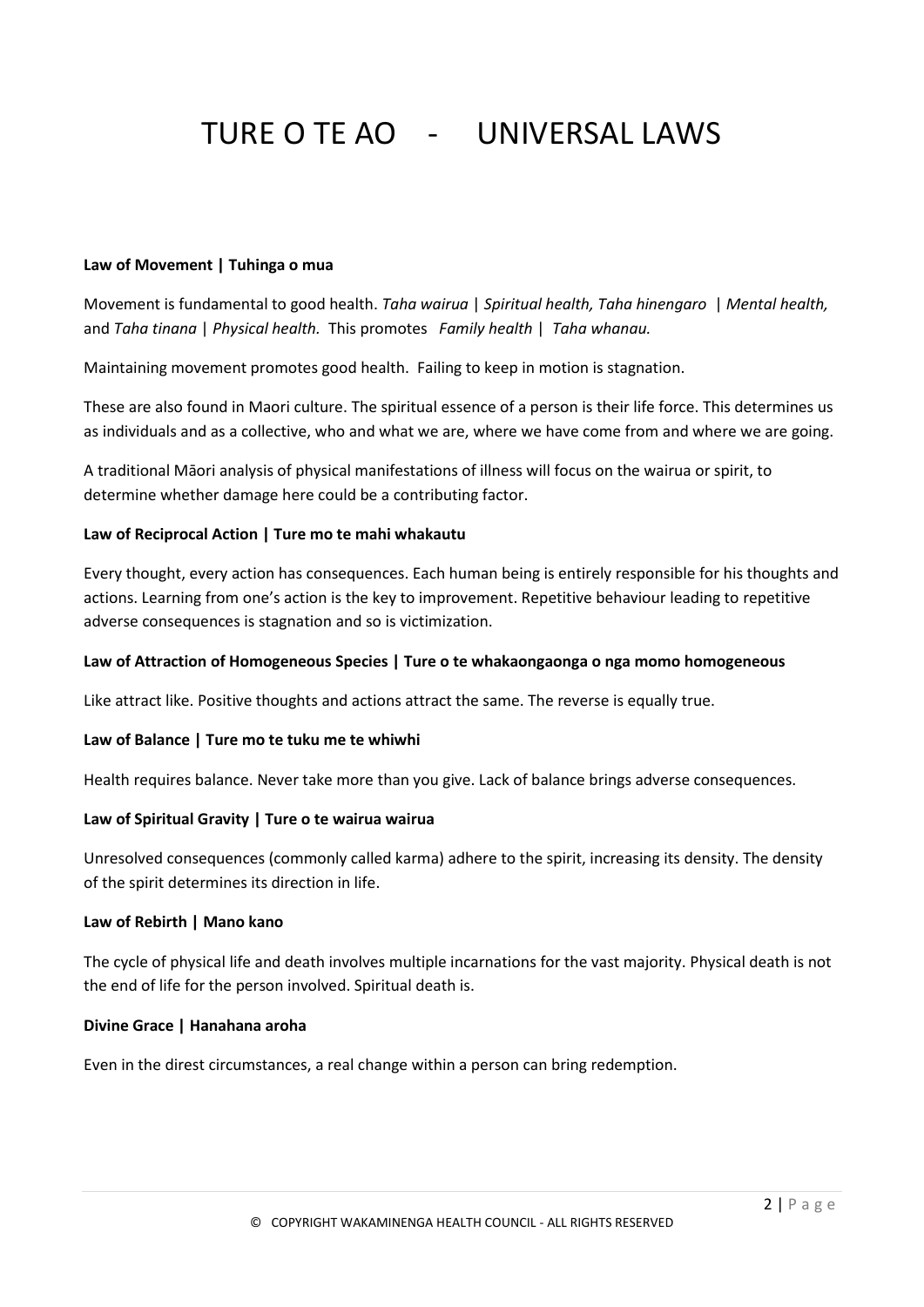### **KORE UTU A VERSUS HEREA - FREE WILL VERSUS BOUND WILL**

Every human being is endowed with free will which allows for the potential for development and growth, thus providing a path towards Perfection. The exercise of free will must not be impeded.

Each person must also be aware that unresolved adverse consequences in their lives can adversely impact the expression of free will. A bound will is the result of such unresolved consequences that can alter the ability to choose freely.

## **Example of Breaches of Traditional Maori Ethics and Principles**

**1.Ko te uru whakanunu** | Unconstructive criticism and complaining

While this behaviour may seem relatively minor, it had the potential to cause negative attitudes and beliefs within the collective. When an individual complained in this way, they were indirectly challenging the power structure of the tribe instead of directly resolving their conflict.

**2.Ko te kai a piko** | Violation of another's esteem

This misconduct could manifest in many ways directly and indirectly. Any form of abuse whether it be physical, mental, emotional, or sexual would come under this definition. If left unchecked this could lead to internal conflict within the tribe.

**3.Ko te ha piro** | The offensive breath. Back-biting/gossiping

The ancients viewed one's breath as being a sacred link to all life, past, present, and future. For this reason, it was essential to carefully monitor the things one said. In the old world, one insulting remark to another tribe could bring destruction down upon the entire tribe.

**4.Ko te piko atu, te piko mai** | The endless bending. Violation of one's own esteem

For someone to truly respect another they must respect themselves first. This concept refers to one who constantly lowers their own mana to please or placate another. This has the potential to cause an imbalance among the tribe as the individual may feel violated by others in the tribe that treat them as if they are of lower status.

**5.Ko te pawhera** | Violation of the sanctity of women

The women as Whare Tangata (Sacred House of Humankind) were extolled for the importance of their role within the tribe. Every human was born to women and for this reason their sacredness was essential for the wellbeing of the tribe.

To violate women was to put the entire future of the tribe in jeopardy.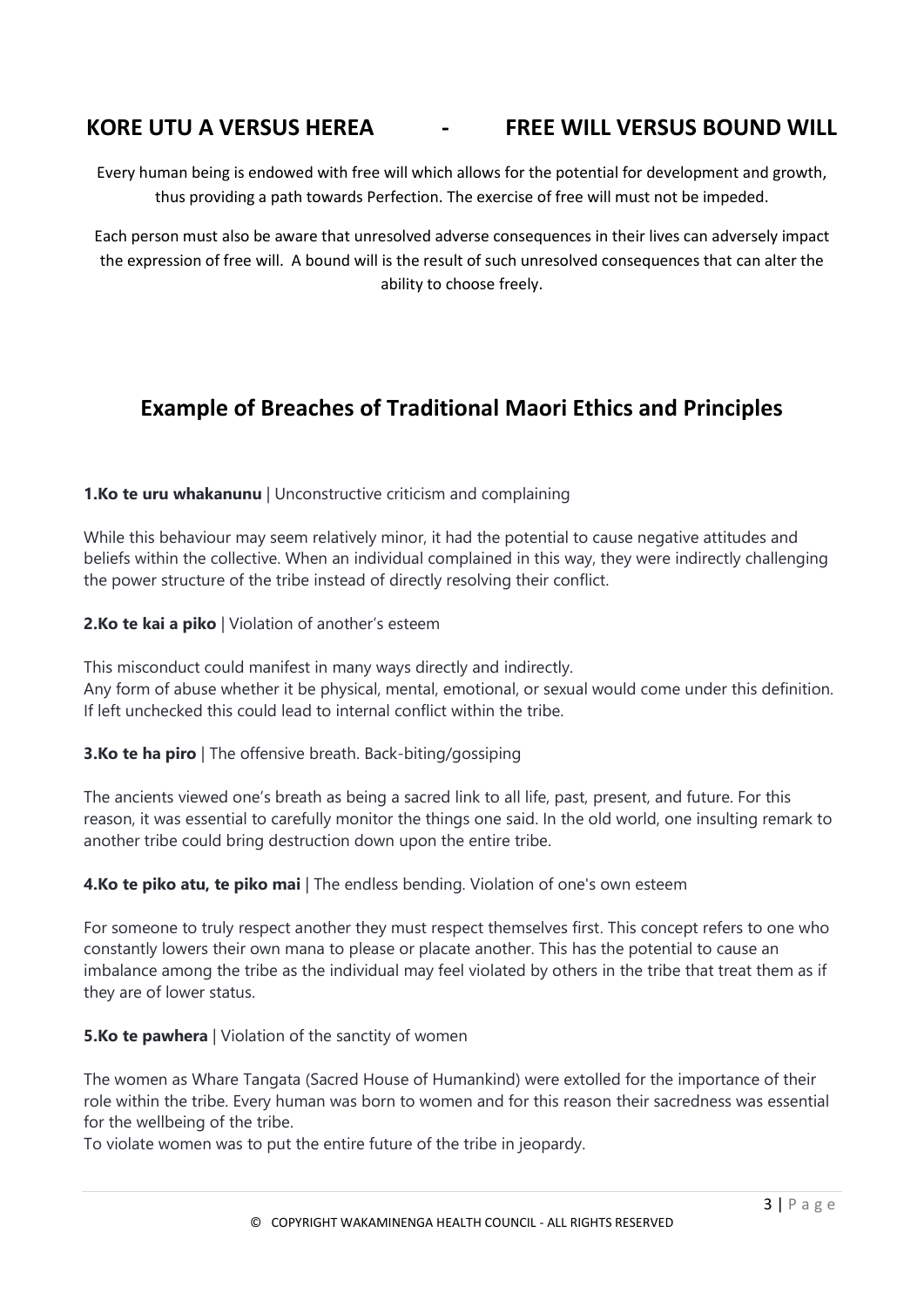#### **6.Ko te tiki kopura** | Negative expression of personal issues

To force one's personal beliefs, history, values, or dislikes on another demonstrated that the individual was not valuing or respecting the other members of the tribe.

This also communicated an indirect challenge to the power structure of the tribe.

#### **Ara (Way of truth)**

A Hara or transgression requires a pathway of restitution (Ara) to redeem the adverse consequences of the transgression.

In traditional Maori society this would manifest itself as a Ritenga (Ritual) where the individual would pay in some form for the transgression that they had committed.

These teachings were essential to the wellbeing of the tribe and were followed for centuries in a time when belonging to a collective group was not just important but was vital for one's survival.

These principles promoted self-awareness and self-government, in other words behaviour in harmony with the basic precepts of LIFE.

One is encouraged to be aware of every thought, word and action and the effect that they could have on others.

These precepts were taught by the Tohunga to the rest of the tribe to point the way to a contented life, where the tribe could live in harmony and mutual respect, as it should be today also.

## **OUR VISION AS HEALTH PRACTITIONERS**

We will strive to form a caring community-based network of duly qualified health practitioners who share our values and our commitments. Our practitioners shall be immune from prosecution or censure by any authority, person, or entity, insofar as they are acting within the above stated principles, laws, and precepts in the context of their acknowledged skill set that has been vetted by the Wakaminenga Health Council (WHC) as part of their registration. The Wakaminenga Health Council shall be the sole authority to which our health practitioners are accountable.

- Access to our health providers is a privilege and not an entitlement.
- Health is first and foremost a personal responsibility.
- Our health practitioners can support and assist diligently an individual's journey if they themselves act responsibly.
- We are health facilitators, working in partnership, and do not accept blame when our advice is not followed.
- Those who do not wish to have any personal responsibility and are unwilling to exchange value for value, for the sake of health and freedom, should address this issue before engaging with the Wakaminenga health practitioners as this is morally, ethically, and spiritually forbidden.
- The goal of the Wakaminenga Health Council is to help restore, facilitate, and promote health and personal empowerment. If you have an unforeseen accident or acute illness you may need to seek care